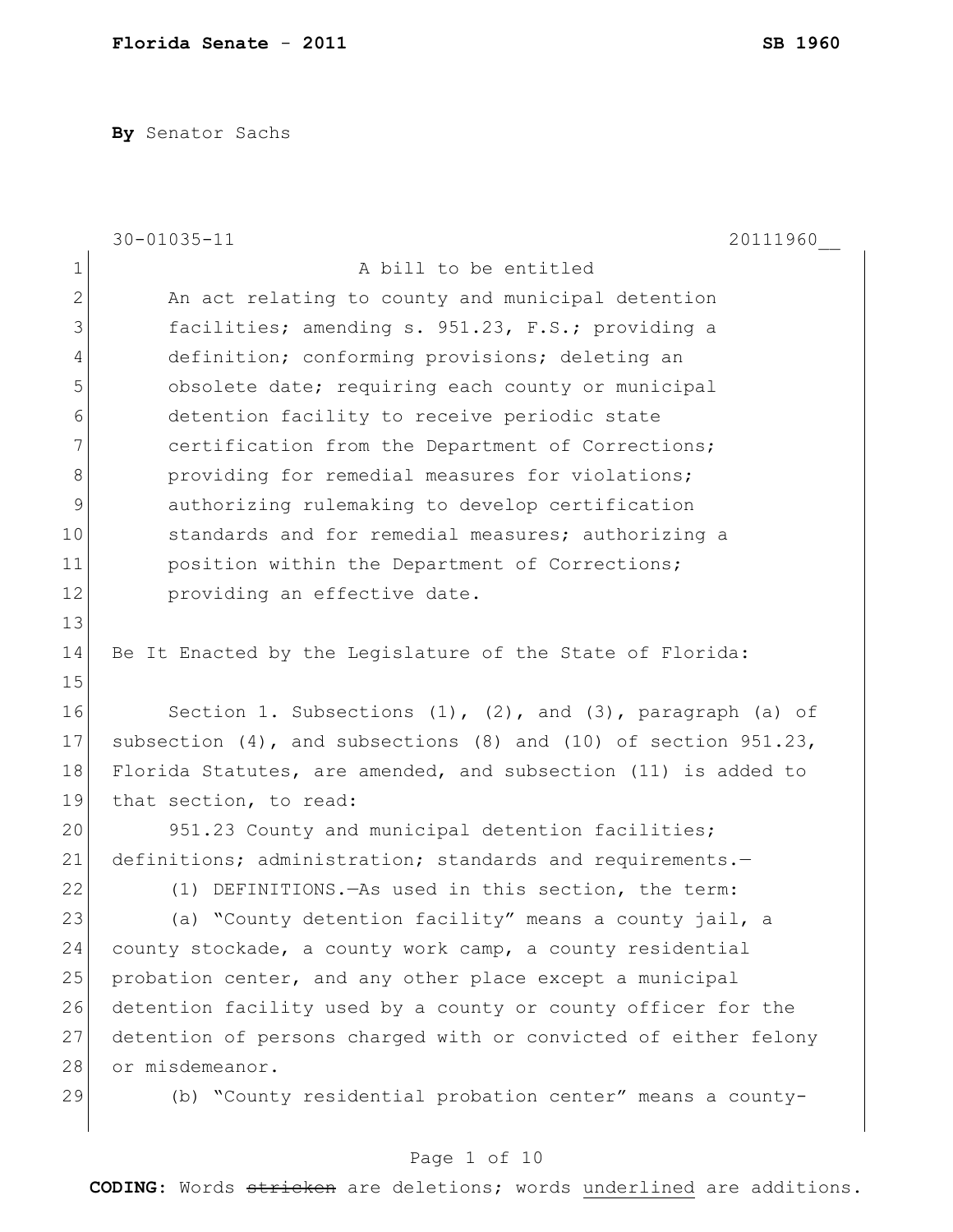30-01035-11 20111960\_\_ 30 operated facility housing offenders serving misdemeanor 31 sentences or first-time felony sentences. Such facilities shall 32 provide or contract for the provision of the programs 33 established under s. 951.231. 34 (c) "County prisoner" means a person who is detained in a 35 county detention facility by reason of being charged with or 36 convicted of either felony or misdemeanor. 37 (d) "Department" means the Department of Corrections. 38 (e)  $\left(\frac{d}{dt}\right)$  "Municipal detention facility" means a city jail, a 39 city stockade, a city prison camp, and any other place except a 40 county detention facility used by a municipality or municipal 41 officer for the detention of persons charged with or convicted 42 of violation of municipal laws or ordinances. 43  $(f)$  (f)  $\left\{e\right\}$  "Municipal prisoner" means a person who is detained 44 in a municipal detention facility by reason of being charged 45 with or convicted of violation of municipal law or ordinance. 46 (g)  $(f)$  "Reduced custody housing area" means that area of a 47 county detention facility or municipal detention facility which 48 is designed to hold a large number of prisoners in a dormitory 49 or barracks-type setting. The area may or may not have a 50 security exterior, limited access, or exterior walls constructed 51 of canvas, cloth, or any material similarly flexible or woven, 52 which is flame resistant and is supported by a structural frame 53 of metal or similar durable material. 54 (2) COLLECTION OF INFORMATION.—In conjunction with the 55 administrators of county detention facilities, the department  $\theta$ f 56 Corrections shall develop an instrument for the collection of 57 information from the administrator of each county detention 58 facility. Whenever possible, the information shall be

### Page 2 of 10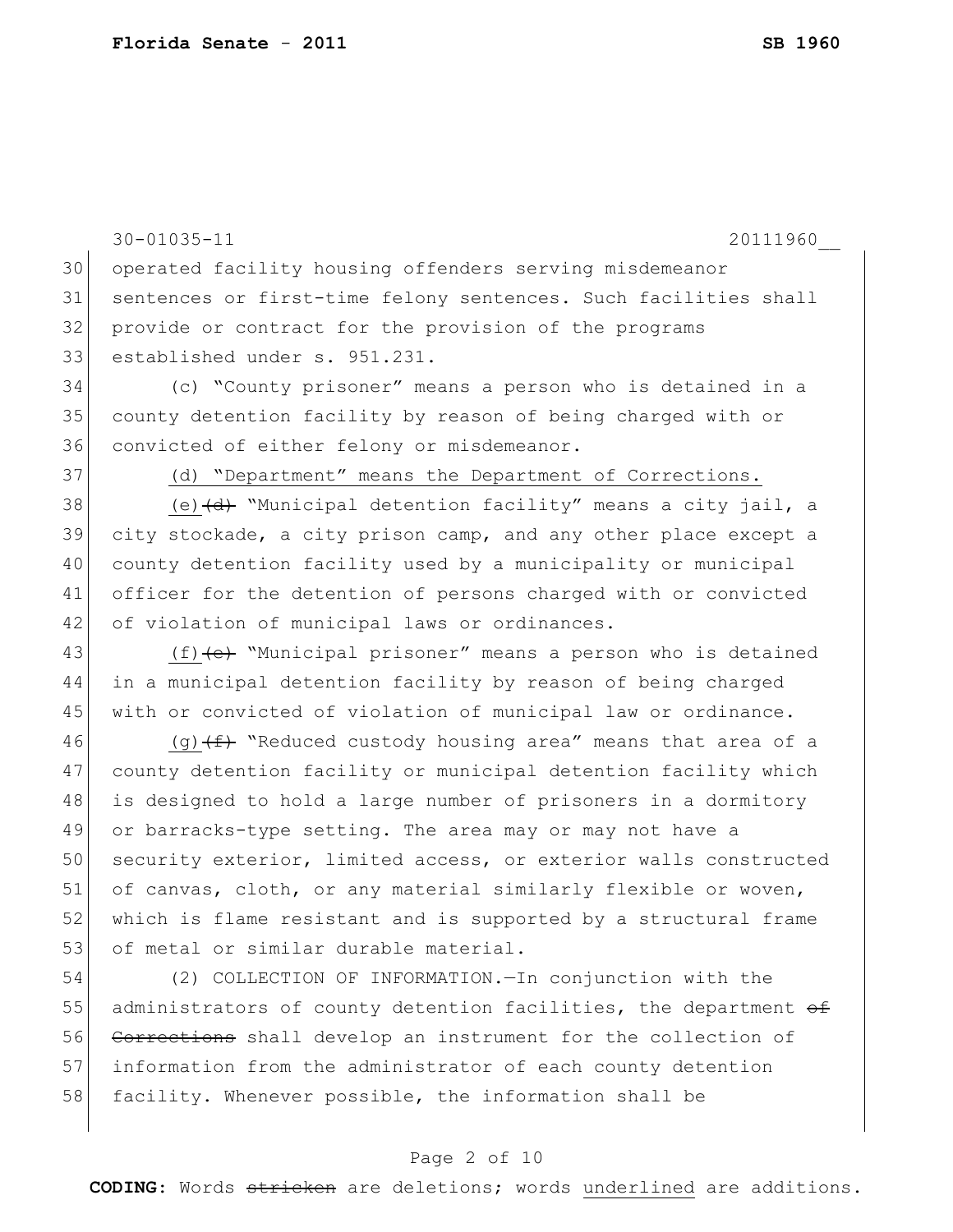|    | $30 - 01035 - 11$<br>20111960                                    |
|----|------------------------------------------------------------------|
| 59 | transmitted by the administrator to the department of            |
| 60 | Corrections electronically or in a computer readable format. The |
| 61 | information shall be provided on a monthly basis and shall       |
| 62 | include, but is not limited to, the following:                   |
| 63 | (a) The number of persons housed per day who are:                |
| 64 | 1. Felons sentenced to cumulative sentences of                   |
| 65 | incarceration of 364 days or less.                               |
| 66 | 2. Felons sentenced to cumulative sentences of                   |
| 67 | incarceration of 365 days or more.                               |
| 68 | 3. Sentenced misdemeanants.                                      |
| 69 | 4. Awaiting trial on at least one felony charge.                 |
| 70 | 5. Awaiting trial on misdemeanor charges only.                   |
| 71 | 6. Convicted felons and misdemeanants who are awaiting           |
| 72 | sentencing.                                                      |
| 73 | 7. Juveniles.                                                    |
| 74 | 8. State parole violators.                                       |
| 75 | 9. State inmates who were transferred from a state               |
| 76 | correctional facility, as defined in s. 944.02, to the county    |
| 77 | detention facility.                                              |
| 78 | (b) The number of persons housed per day, admitted per           |
| 79 | month, and housed on the last day of the month, by age, race,    |
| 80 | sex, country of citizenship, country of birth, and immigration   |
| 81 | status classified as one of the following:                       |
| 82 | 1. Permanent legal resident of the United States.                |
| 83 | 2. Legal visitor.                                                |
| 84 | 3. Undocumented or illegal alien.                                |
| 85 | 4. Unknown status.                                               |
| 86 | (c) The number of persons housed per day:                        |
| 87 | 1. Pursuant to part I of chapter 394, "The Florida Mental        |
|    |                                                                  |

## Page 3 of 10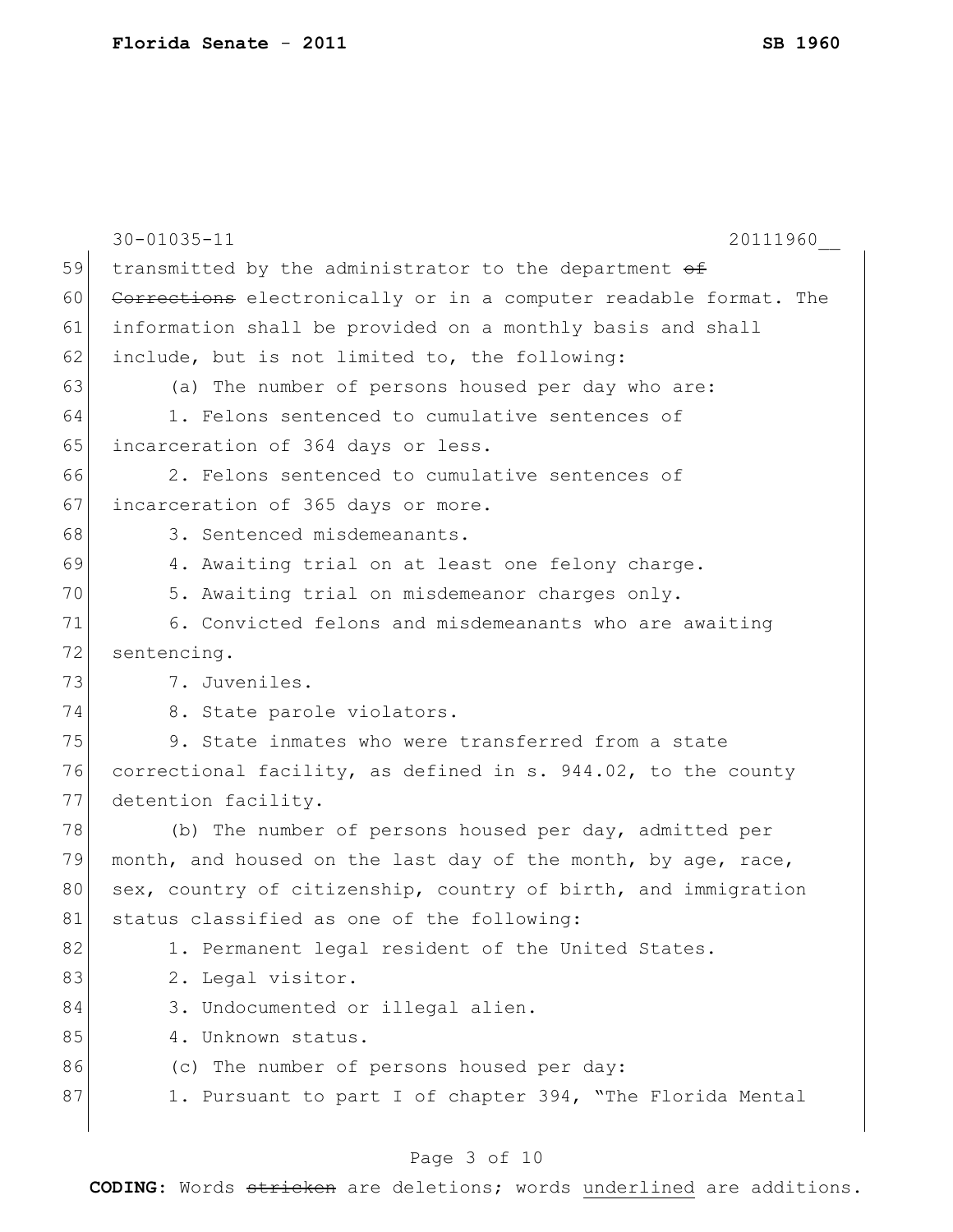|     | $30 - 01035 - 11$<br>20111960                                   |
|-----|-----------------------------------------------------------------|
| 88  | Health Act."                                                    |
| 89  | 2. Pursuant to chapter 397, "Substance Abuse Services."         |
| 90  | (d) The cost per day for housing a person in the county         |
| 91  | detention facility.                                             |
| 92  | (e) The number of persons admitted per month, and the           |
| 93  | number of persons housed on the last day of the month, by age,  |
| 94  | race, and sex, who are:                                         |
| 95  | 1. Felons sentenced to cumulative sentences of                  |
| 96  | incarceration of 364 days or less.                              |
| 97  | 2. Felons sentenced to cumulative sentences of                  |
| 98  | incarceration of 365 days or more.                              |
| 99  | 3. Sentenced misdemeanants.                                     |
| 100 | 4. Awaiting trial on at least one felony charge.                |
| 101 | 5. Awaiting trial on misdemeanor charges only.                  |
| 102 | 6. Convicted felons and misdemeanants who are awaiting          |
| 103 | sentencing.                                                     |
| 104 | 7. Juveniles.                                                   |
| 105 | 8. State parole violators.                                      |
| 106 | 9. State inmates who were transferred from a state              |
| 107 | correctional facility, as defined in s. 944.02, to the county   |
| 108 | detention facility.                                             |
| 109 | (f) The number of persons admitted per month, by age, race,     |
| 110 | and sex:                                                        |
| 111 | 1. Pursuant to part I of chapter 394, "The Florida Mental       |
| 112 | Health Act."                                                    |
| 113 | 2. Pursuant to chapter 397, "Substance Abuse Services."         |
| 114 | (3) ANALYSIS AND USE OF INFORMATION; LISTS OF CONSTRUCTION      |
| 115 | PLANS.-The information shall be analyzed and evaluated by the   |
| 116 | department of Corrections for comparisons of various categories |
|     |                                                                 |

## Page 4 of 10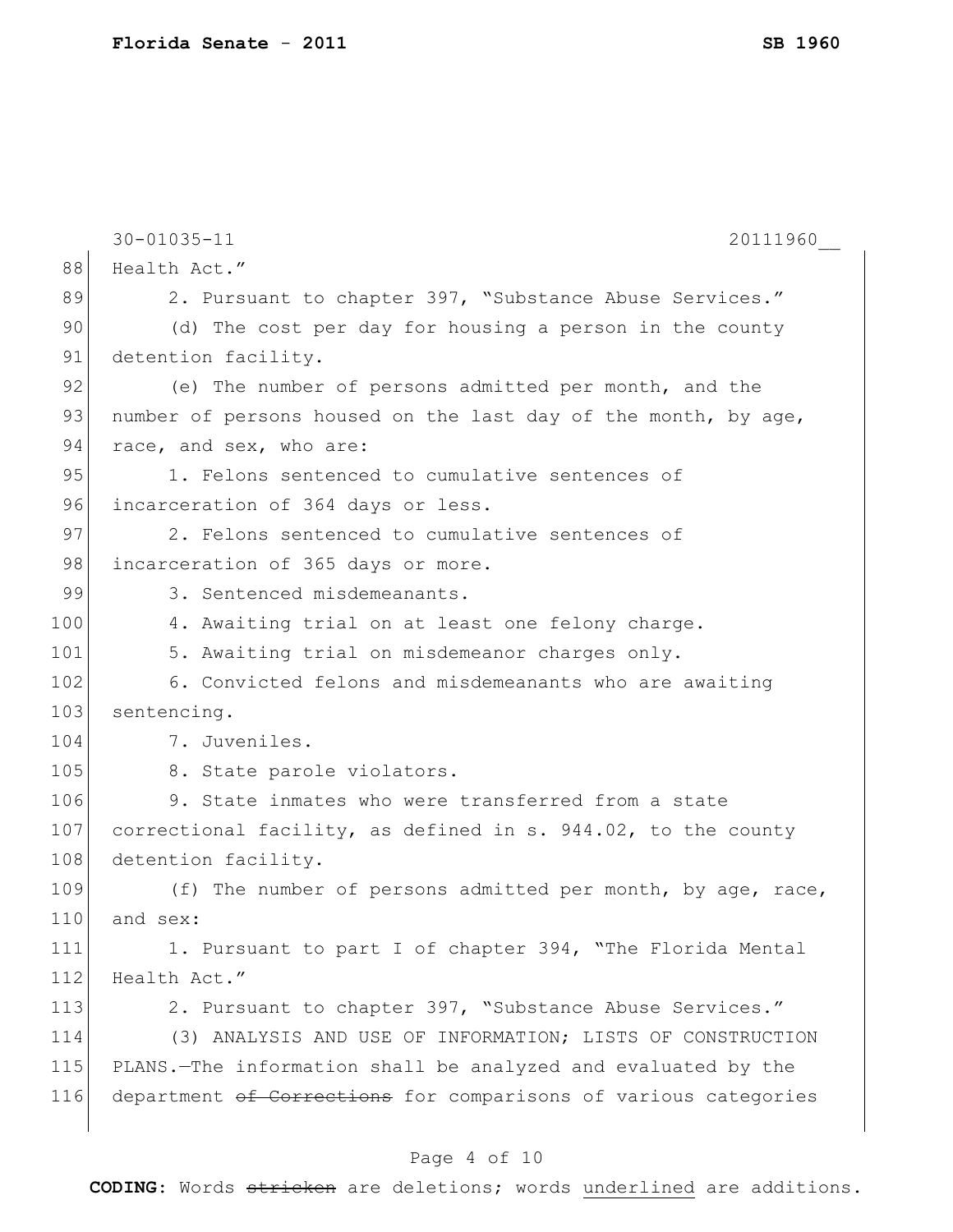30-01035-11 20111960\_\_ 117 between counties and may be used for the provision of technical 118 assistance, upon request of the chief correctional officer. Such 119 assistance may include, but is not limited to, enhancement of 120 existing pretrial intervention programs and state reimbursement 121 for operational, renovation, or construction costs for county 122 detention facilities. 123 (4) STANDARDS FOR SHERIFFS AND CHIEF CORRECTIONAL 124 OFFICERS.-125 (a) There shall be established a five-member working group 126 consisting of three persons appointed by the Florida Sheriffs 127 Association and two persons appointed by the Florida Association 128 of Counties to develop model standards for county and municipal 129 detention facilities. By October 1, 1996, Each sheriff and chief 130 correctional officer shall adopt, at a minimum, the model 131 standards with reference to: 132 1.a. The construction, equipping, maintenance, and 133 operation of county and municipal detention facilities. 134 b. The cleanliness and sanitation of county and municipal 135 detention facilities; the number of county and municipal 136 prisoners who may be housed therein per specified unit of floor 137 space; the quality, quantity, and supply of bedding furnished to 138 such prisoners; the quality, quantity, and diversity of food 139 served to them and the manner in which it is served; the 140 furnishing to them of medical attention and health and comfort 141 items; and the disciplinary treatment which may be meted out to  $142$  them. 143 144 Notwithstanding the provisions of the otherwise applicable 145 building code, a reduced custody housing area may be occupied by

#### Page 5 of 10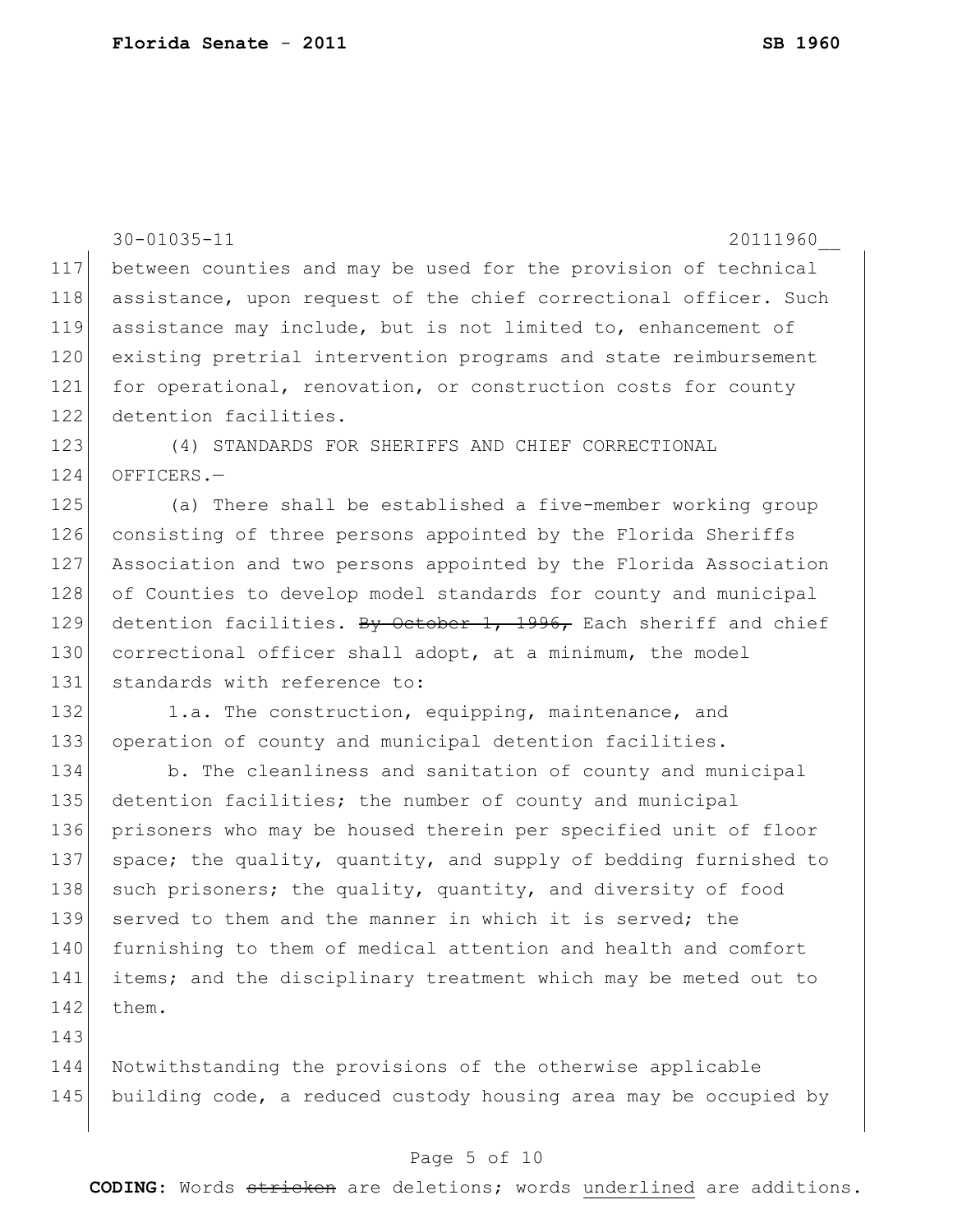30-01035-11 20111960\_\_

146 inmates or may be used for sleeping purposes as allowed in 147 subsection (7). The sheriff or chief correctional officer shall 148 provide that a reduced custody housing area shall be governed by 149 fire and life safety standards which do not interfere with the 150 normal use of the facility and which affect a reasonable degree 151 of compliance with rules of the State Fire Marshal for 152 correctional facilities.

153 2. The confinement of prisoners by classification and 154 providing, whenever possible, for classifications which separate 155 males from females, juveniles from adults, felons from 156 misdemeanants, and those awaiting trial from those convicted 157 and, in addition, providing for the separation of special risk 158 prisoners, such as the mentally ill, alcohol or narcotic 159 addicts, sex deviates, suicide risks, and any other 160 classification which the local unit may deem necessary for the 161 safety of the prisoners and the operation of the facility 162 pursuant to degree of risk and danger criteria. Nondangerous 163 felons may be housed with misdemeanants.

164 (8) ASSISTANCE TO LOCAL GOVERNMENT.—Upon the request of a 165 sheriff, or the chair of the board of county commissioners in a 166 county in which the chief corrections officer is not a 167 constitutional officer, the department of Corrections may 168 provide technical assistance to local governments in the design 169 and implementation of offender classification systems, 170 evaluation of construction and financing alternatives, the 171 development of community service programs, and the use of mutual 172 aid programs in jail-sharing efforts.

173 (10) RULE VIOLATIONS BY PRISONERS. - It is a misdemeanor of 174 the second degree, punishable as provided in s. 775.082 or s.

### Page 6 of 10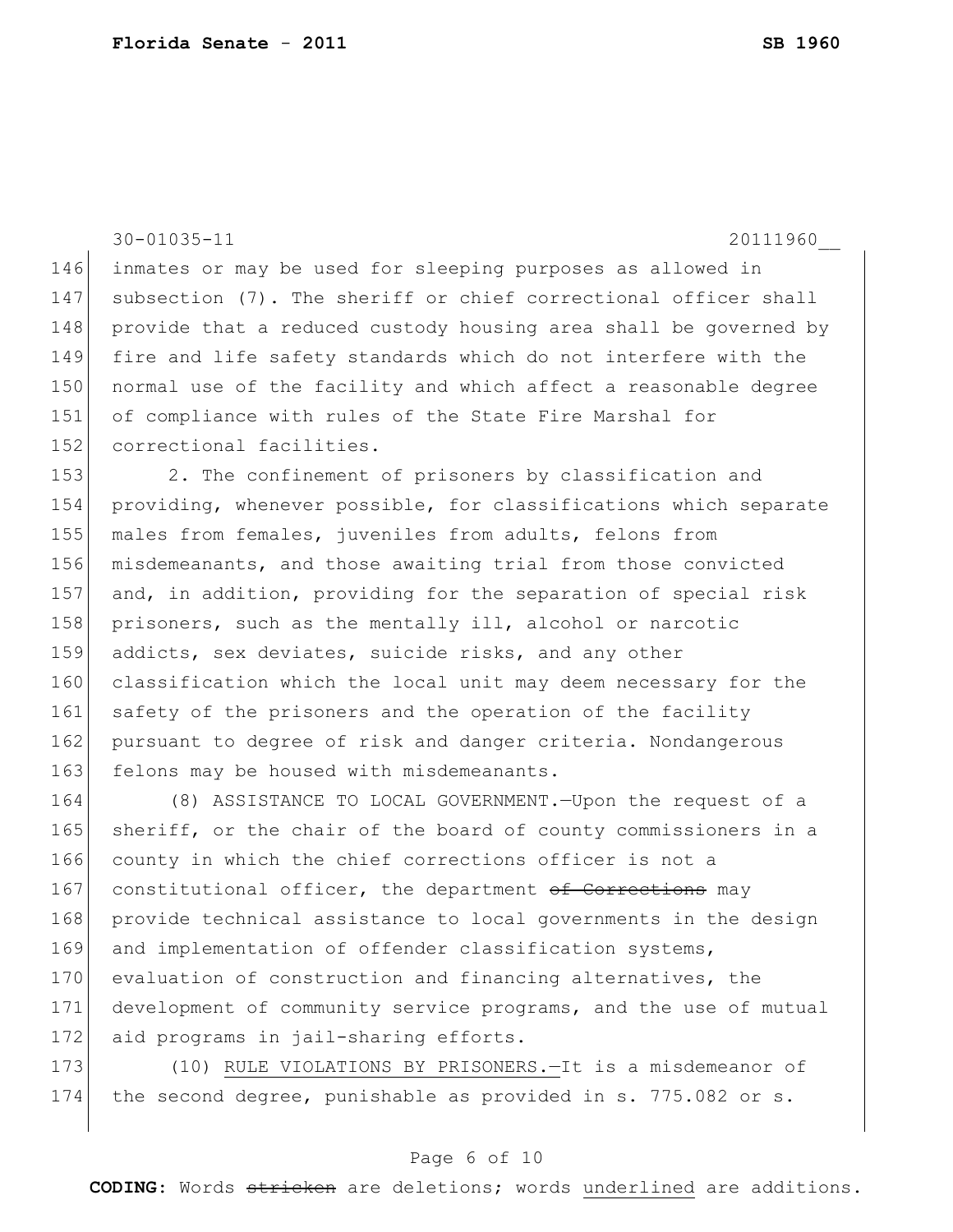|     | $30 - 01035 - 11$<br>20111960                                  |
|-----|----------------------------------------------------------------|
| 175 | 775.083, for a county prisoner or a municipal prisoner in a    |
| 176 | county detention facility to knowingly, on two or more         |
| 177 | occasions, violate a posted jail rule governing the conduct of |
| 178 | prisoners, if the rule prohibits any of the following acts:    |
| 179 | (a) Assaulting any person;                                     |
| 180 | (b) Fighting with another person;                              |
| 181 | (c) Threatening another with bodily harm, or any offense       |
| 182 | against another person or property;                            |
| 183 | (d) Extortion, blackmail, protection, demanding or             |
| 184 | receiving money or anything of value in return for protection  |
| 185 | against others to avoid bodily harm, or under threat of        |
| 186 | informing;                                                     |
| 187 | (e) Engaging in sexual acts with others;                       |
| 188 | (f) Making sexual proposals or threats to another;             |
| 189 | (g) Indecent exposure;                                         |
| 190 | (h) Escape;                                                    |
| 191 | (i) Attempting or planning escape;                             |
| 192 | (j) Wearing a disguise or mask;                                |
| 193 | (k) Setting a fire;                                            |
| 194 | (1) Destroying, altering, damaging, or defacing government     |
| 195 | property or the property of another person;                    |
| 196 | (m) Stealing (theft);                                          |
| 197 | (n) Tampering with or blocking any locking device;             |
| 198 | (o) Adulteration of any food or drink;                         |
| 199 | (p) Possession or introduction of any explosive,               |
| 200 | ammunition, firearm, or weapon;                                |
| 201 | (q) Possession of contraband;                                  |
| 202 | (r) Misuse of authorized medication;                           |
| 203 | (s) Loaning of property or anything of value for profit or     |
|     |                                                                |

## Page 7 of 10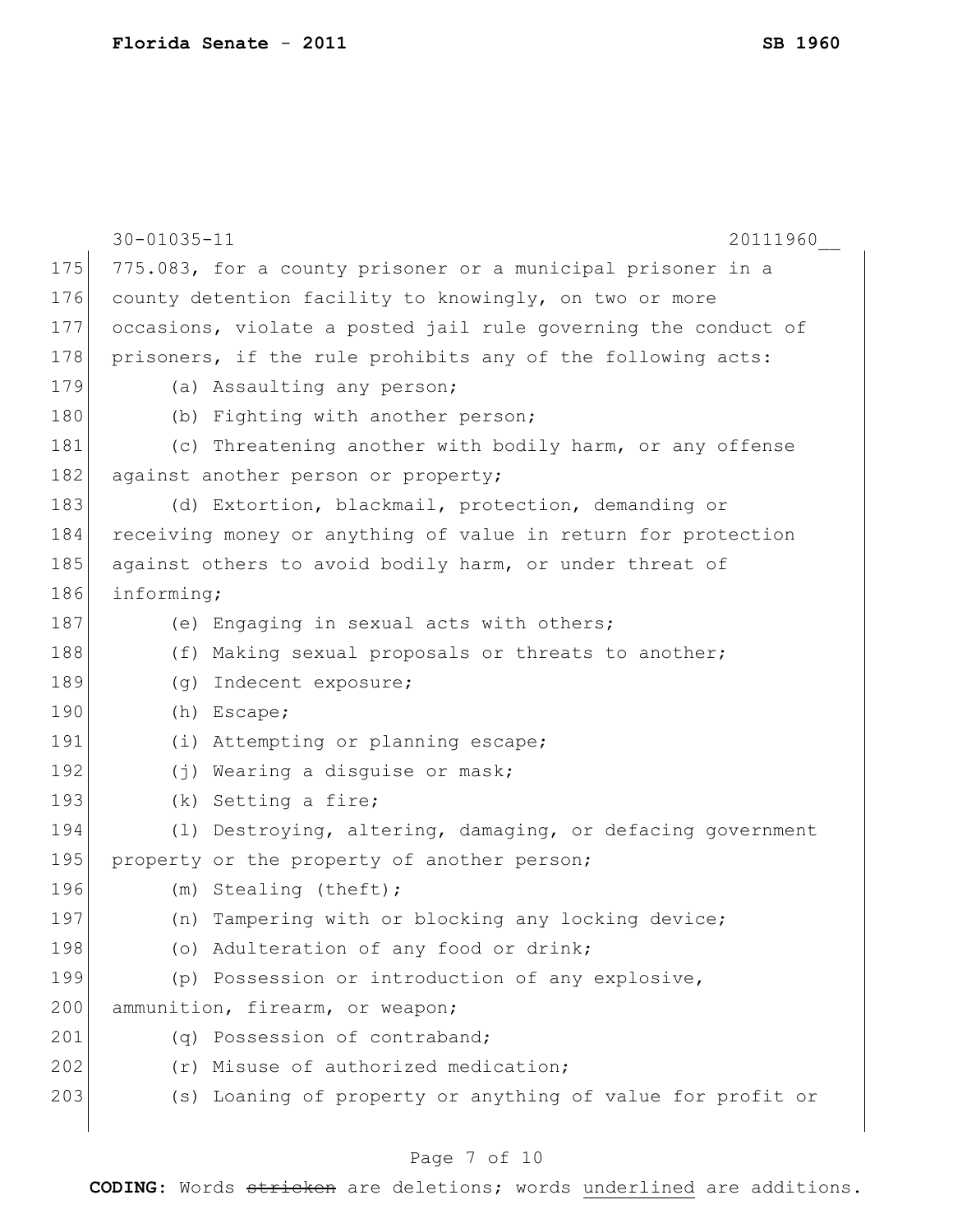|     | $30 - 01035 - 11$<br>20111960                                    |
|-----|------------------------------------------------------------------|
| 204 | increased return;                                                |
| 205 | (t) Possession of anything not authorized for retention or       |
| 206 | receipt by the inmate and not issued to him or her through       |
| 207 | regular institutional channels;                                  |
| 208 | (u) Mutilating or altering issued clothing, bedding, linen,      |
| 209 | or mattresses;                                                   |
| 210 | (v) Rioting;                                                     |
| 211 | (w) Encouraging others to riot;                                  |
| 212 | (x) Engaging in or encouraging a group demonstration;            |
| 213 | (y) Refusing to work;                                            |
| 214 | (z) Encouraging others to refuse to work or participating        |
| 215 | in work stoppage;                                                |
| 216 | (aa) Refusing to obey a reasonable order of any staff            |
| 217 | member;                                                          |
| 218 | (bb) Unexcused absence from work or any assignment;              |
| 219 | (cc) Malingering; feigning an illness or injury;                 |
| 220 | (dd) Failing to perform work as instructed by a supervisor;      |
| 221 | (ee) Lying or providing a false statement to a staff             |
| 222 | member;                                                          |
| 223 | (ff) Conduct which disrupts or interferes with the security      |
| 224 | or orderly running of the institution;                           |
| 225 | (gg) Counterfeiting, forging, or unauthorized reproduction       |
| 226 | of any document, article, or identification, money, security, or |
| 227 | official paper;                                                  |
| 228 | (hh) Participating in an unauthorized meeting or gathering;      |
| 229 | (ii) Being in an unauthorized area;                              |
| 230 | (jj) Failure to follow safety or sanitation regulations;         |
| 231 | (kk) Using any equipment or machinery contrary to                |
| 232 | instructions or posted safety standards;                         |
|     |                                                                  |

## Page 8 of 10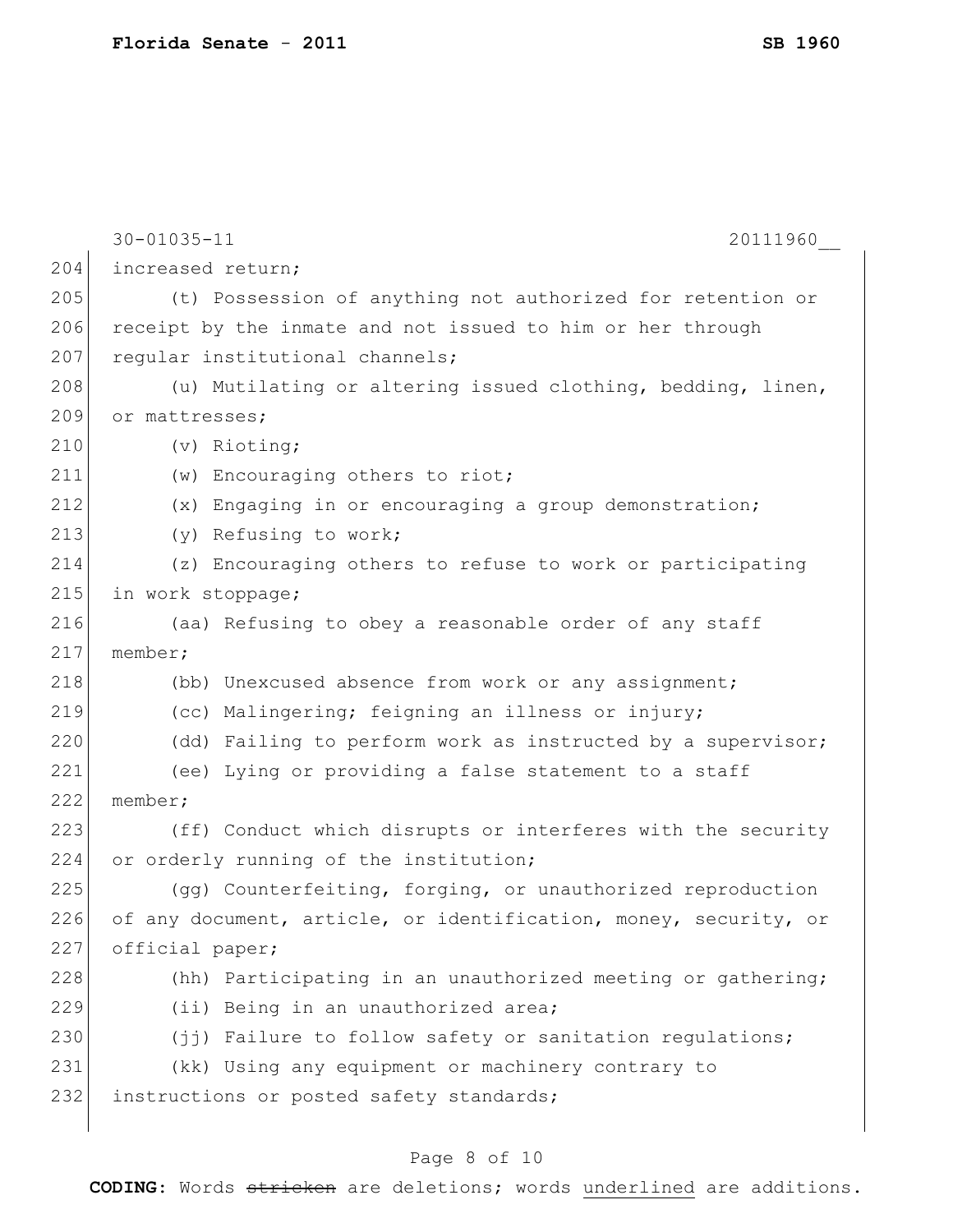|     | $30 - 01035 - 11$<br>20111960                                    |
|-----|------------------------------------------------------------------|
| 233 | (11) Failing to stand count;                                     |
| 234 | Interfering with the taking of count;<br>(mm)                    |
| 235 | (nn) Making intoxicants or being intoxicated;                    |
| 236 | (oo) Smoking where prohibited;                                   |
| 237 | (pp) Using abusive or obscene language;                          |
| 238 | (qq) Gambling; preparing or conducting a gambling pool;          |
| 239 | possession of gambling paraphernalia;                            |
| 240 | (rr) Being unsanitary or untidy; failing to keep one's           |
| 241 | person and one's quarters in accordance with posted standards;   |
| 242 | (ss) Tattooing or self-mutilation;                               |
| 243 | (tt) Unauthorized use of mail or telephone;                      |
| 244 | (uu) Unauthorized contacts with the public;                      |
| 245 | (vv) Correspondence or conduct with a visitor in violation       |
| 246 | of posted regulations;                                           |
| 247 | (ww) Giving or offering any official or staff member a           |
| 248 | bribe or anything of value; or                                   |
| 249 | (xx) Giving money or anything of value to, or accepting          |
| 250 | money or anything of value from another inmate, a member of his  |
| 251 | or her family, or his or her friend.                             |
| 252 |                                                                  |
| 253 | Punishment for a violation of this subsection shall run          |
| 254 | consecutive to any other sentence.                               |
| 255 | (11) CERTIFICATION OF FACILITIES.-                               |
| 256 | (a) Each county detention facility or municipal detention        |
| 257 | facility must receive state certification every 2 years that the |
| 258 | facility is operated consistent with public safety, security,    |
| 259 | and efficiency. The department is the state agency responsible   |
| 260 | for developing inspection criteria, conducting inspections, and  |
| 261 | issuing certifications. If a facility fails inspection, the      |
|     |                                                                  |

## Page 9 of 10